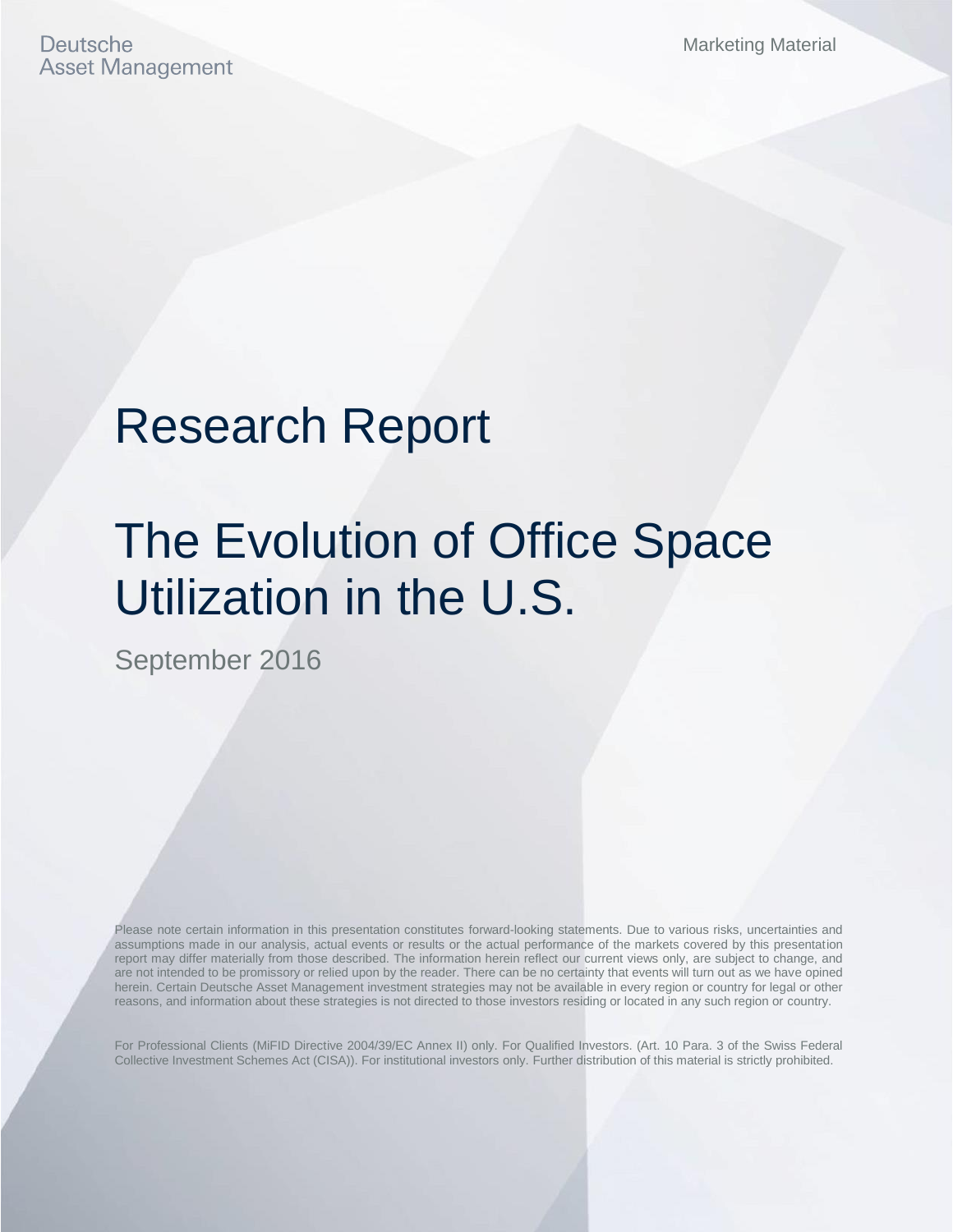# The Evolution of Office Space Utilization: A Paradigm Shift in Investment Strategy

Today's U.S. office market is a vastly different one than prior to the financial crisis. In the eight years that have passed since the start of the recession, the office market has undergone perhaps one of the greatest transformations since the suburban office market boom of the 1980s. The geographic center of gravity has shifted; demand drivers have changed; and the definition of "office space" has evolved. In particular, space densification squeezing more workers into less space — has been cited as a heavy drag on office occupancy.

Several factors have contributed to space densification, some transitory and others more durable. Over-leasing during the housing boom likely saddled employers with a surfeit of space that was purged in the wake of the recession. Other structural trends, including the growth of creative industries, the entry of Millennials into the work force, and the proliferation of paper-saving technologies have also played a role. At a macro level, it appears that densification may be waning, offset by the competitive need for employers to provide working space that can both attract top talent and promote individual productivity. Yet at a micro level, these underlying trends continue to have important implications for investment strategy, including product, market, and asset selection.

# Space Utilization: Recent and Emerging Trends

In order to think about how space efficiency affects office market opportunity, we need to firmly understand what space utilization is, how it has changed, and how it translates to efficiency and densification. According to the General Service Administration (GSA) and Department of Health and Human Services (HHS), space utilization is defined as "the usable square feet (USF) divided by the number of persons assigned within the USF."<sup>1</sup> Usable square feet, however, does not just pertain to the cubicle or private office that a worker occupies; it extends to common area space, such as conference and meeting rooms, break rooms, and even the kitchen area and bathrooms, within an office.<sup>2</sup> Ultimately, the space utilization rate is measured as the number of square feet per worker, a rate that fluctuates across industries. For example, law firms have historically used more space per worker to accommodate libraries, files, and private offices.<sup>3</sup>

# Shadow Space and the Great Recession

When the Great Recession hit, companies were forced to downsize and dramatically reduce costs, including releasing space to the market that was not necessarily occupied to begin with, or shadow space (unused space, either off the market or on the market for lease)<sup>4</sup>. The combination of densification and the overhang of shadow space prolonged the office market's recovery in this cycle, predominantly by netting lower absorption levels than in previous recoveries. According to CoreNet Global, by 2013, the average space per office worker declined to about 150 square feet from 225 square feet in 2010.<sup>5</sup>

Shadow space has now mostly burned off, as companies have expanded into their unused space. During the period between 2010 and 2014, the burn-off of shadow space effectively neutralized the housing-boom overleasing. However, net absorption returned to its pre-recession long term average in 2014. Sublease availability on a national level is now at the lowest level since peaking, totalling 25.5 MSF at the end of 2015, compared with 58.9 MSF in 2009, translating to a 56.8% reduction.

<sup>&</sup>lt;sup>1</sup> GSA & HHS, "Utilization rate for office and related space."

<sup>2</sup> 42Floors.com, Colliers

<sup>&</sup>lt;sup>3</sup> This rate could be as high as 500 to 1,000 square feet per worker. The Commercial Observer, "Law firms are taking a second look at their offices." September 2015.

<sup>4</sup> Cassidy Turley, Shadow vacancy is defined as space leased but not currently utilized.

<sup>5</sup> CoreNet Benchmark Survey. August 2013.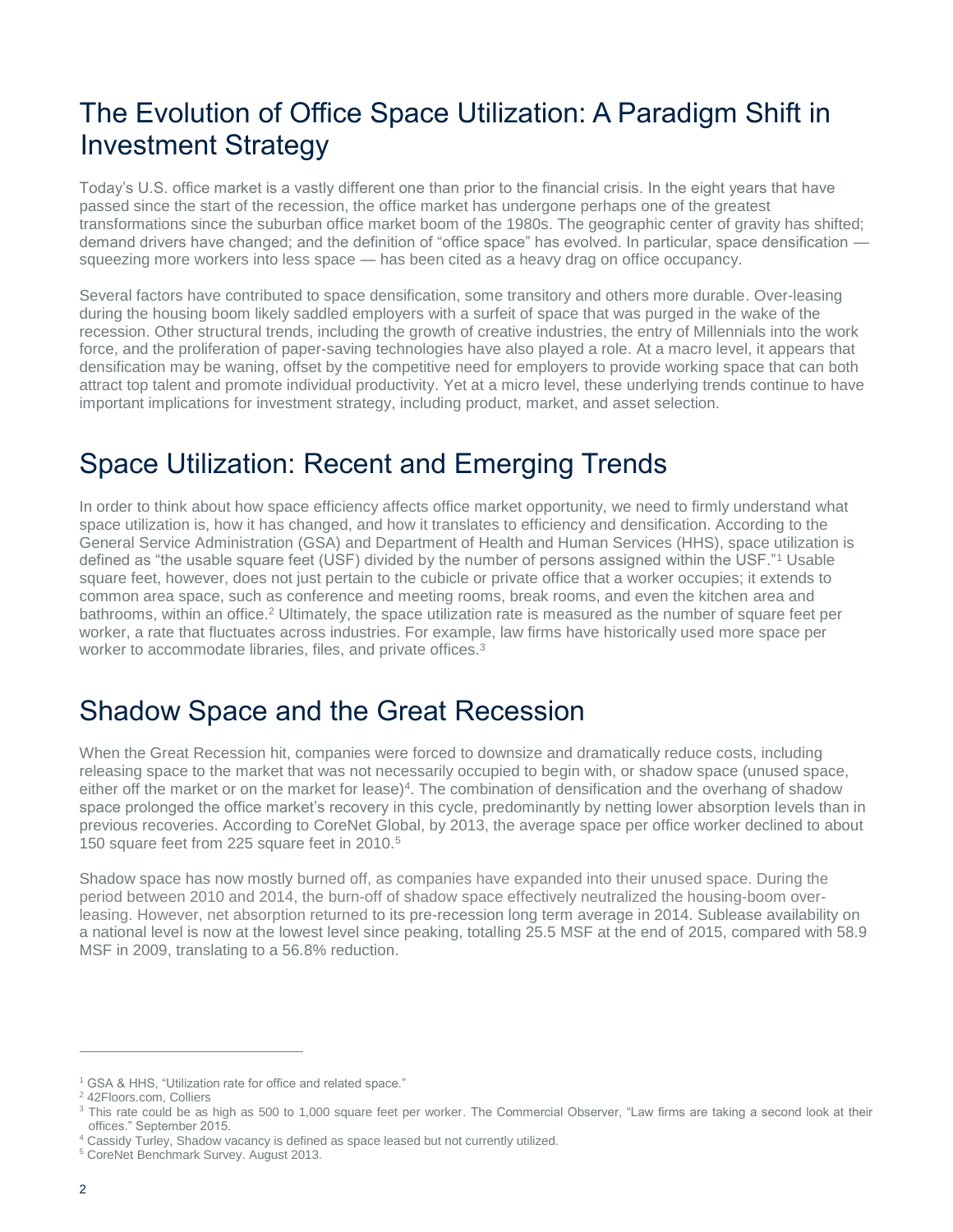

Sources: Deutsche Asset Management, CBRE-EA. As of June 2016.

# "New Economy" Growth Drivers

The traditional demand drivers in the U.S. office market have been professional and business services, legal services, and FIRE (Financial Services, Insurance and Real Estate). While all of these sectors continue to drive a large proportion of demand, in the last 15 years, high-tech, including biotech, and technology, advertising, media and information (TAMI) have taken on a greater share of the demand pool. As a result, FIRE has yielded to TAMI as the prevailing demand grouping. According to PWC's Emerging Trends in Real Estate report, "Investors use the presence of tech firms and science, technology, engineering, and math (STEM) workers in a metro area as a screen for acquisition strategies. As we go through a period when financial firms no longer drive office demand, brokers are [also] concentrating on the technology and media industries as a key source of leasing."<sup>6</sup>



Sources: Deutsche Asset Management, and Moody's Analytics. As of June 2016.

<sup>6</sup> PWC, "Emerging Trends in Real Estate." 2015.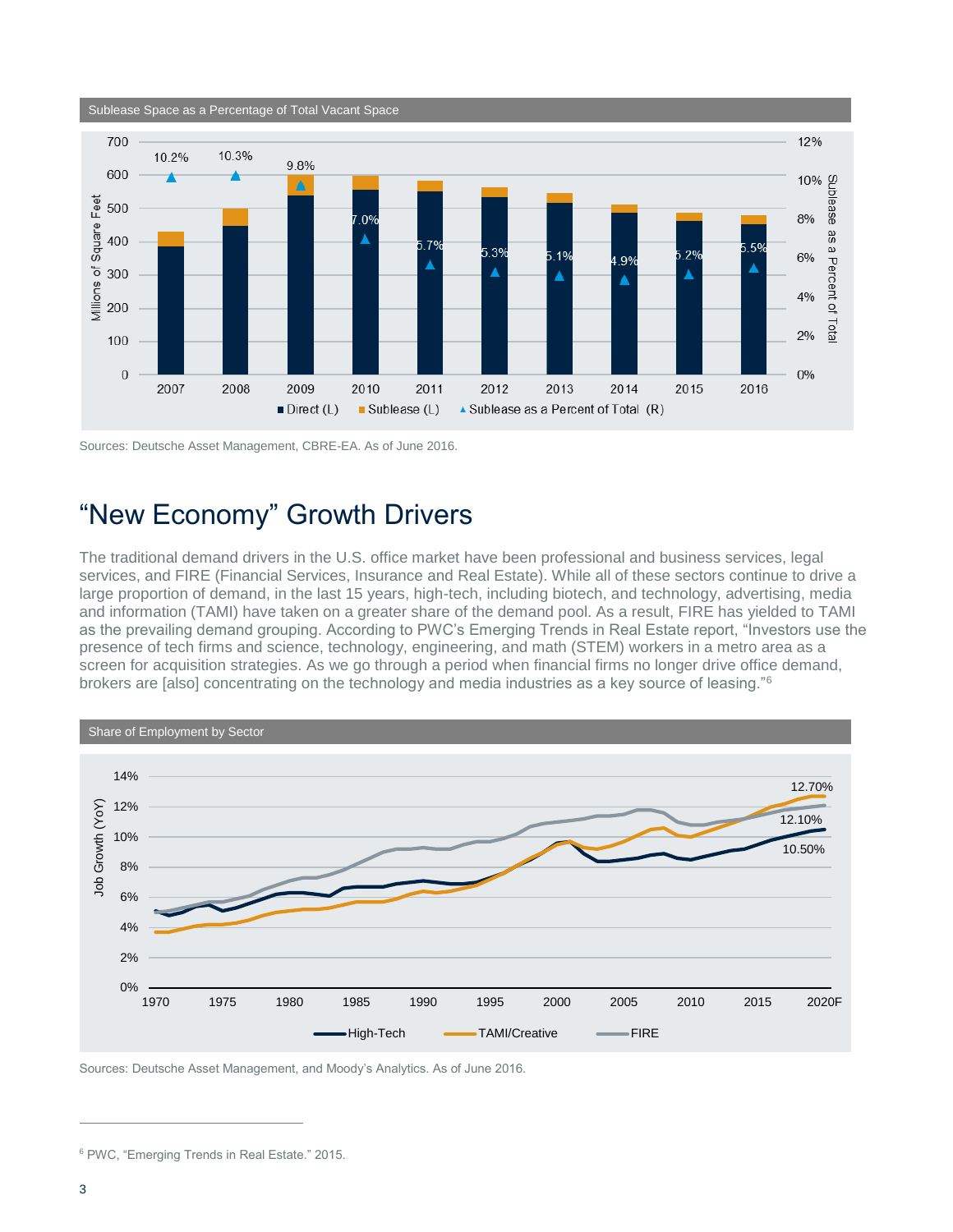The concentration of employment growth exhibited in the last five years has been in sectors that have spearheaded the space efficiency trend. The growth of high-tech and TAMI industries as office users has re-shaped the traditional office setting. Job growth in these sectors outpaced job growth in finance, insurance and professional and business services during the economic recovery and start of the expansion. With the change in tenant composition came a shift in office layout that would cater better to the operational needs of these tenants.

Construction counsel at an international law firm identified "many key elements and design features [that] characterize the TAMI workspace." These features include open floor plans and a focus on amenities, collaborative space and outdoor space.<sup>7</sup> High-tech firms also value a "plug-and-play" aspect where start-ups and growing businesses can quickly adapt to increased headcount without having to reconfigure offices or increase their real estate footprint. Efficiency is key. The basic floor plan of a high-walled cubicle and private office environment has morphed into an open-plan setting, sometimes with low-partition cubicles, but very few – if any – private offices.

Components of today's office include space for hoteling, amenities, break-out or huddle rooms for collaboration and emerging concepts such

#### **More than just TAMI:**

*In recent years, more traditional office-using sectors have begun to adopt efficiency strategies as well. Law firms, for example, are increasingly experimenting with open plan layouts. According to a recent article in the Wall Street Journal, "As law firms find ways to cut costs, junior lawyers have gotten shifted around in other ways, if not to a cubicle. In the pricey New York real estate market, junior associates typically share offices."*

Wall Street Journal, "Lawyer Cubicles are coming to New York" August 2015

for conaboration and emerging concepts such<br>"focus booths" for concentration.<sup>8</sup> The incorporation of these design strategies and overall space efficiency increases densification in regards to the personal workspace of a worker, but also requires more space for collaboration areas than previous, more traditional office layouts.

## The Impact of Millennials

The emerging component of "Millennial" workers (defined by the PEW Center as those born between 1981 and 1997)<sup>9</sup> is also driving change in the perception of office space and densification. According to a Finland study on office workers, "Those born after 1980 liked an environment that supported collaboration and socializing more than older generations….Millennials, born in the 1980s and 1990s, see the same drawbacks to open layouts — noise, distractions, lack of privacy and crowding — as older people. But they strongly believe that the opportunities to socialize, work in teams or get help from colleagues outweigh the negatives."<sup>10</sup> In an office setting, Millennials prioritize many of the same design concepts found in high-tech and TAMI offices, especially provisions for collaboration and integration including an open-space plan, huddle rooms and amenity space. As a generation, as shown in the chart below, Millennials now account for 34% of the U.S. labor force, alongside the GenXers (also at 34%) and surpassing the Baby-Boomers (29%). Now more than ever before, the Millennial generation influences the real estate decision-making process.

<sup>&</sup>lt;sup>7</sup> Proskauer, "The Next Generation of Office Space," Construction Today. June 2015.

<sup>&</sup>lt;sup>8</sup> Gensler, "The Victims of Open Offices are Pushing Back," BBC Capital. September 2014.

<sup>&</sup>lt;sup>9</sup> Pew Research Center

<sup>&</sup>lt;sup>10</sup> "The Victims of Open Offices are Pushing Back," BBC Capital. September 2014.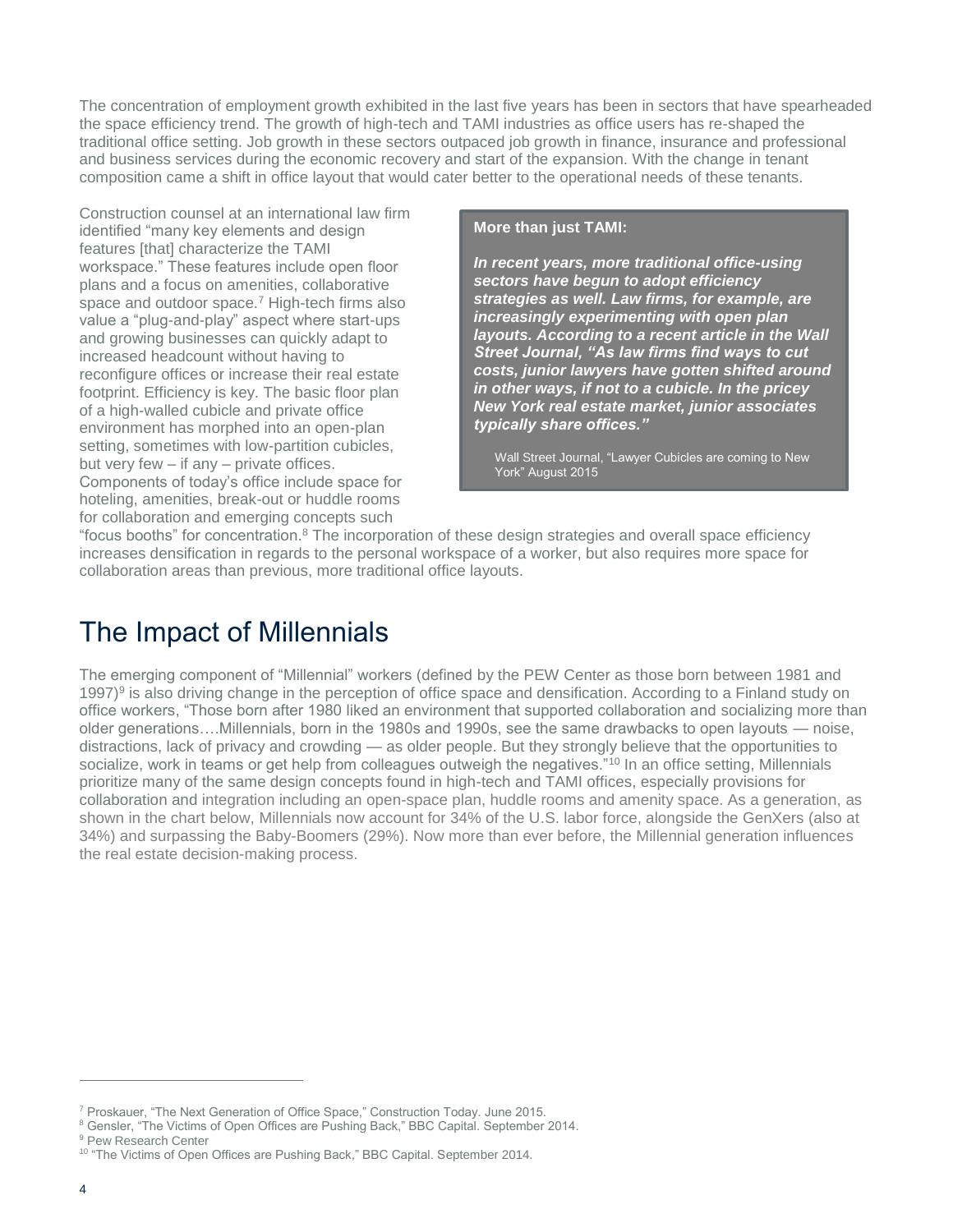

Sources: Deutsche Asset Management, PEW Center for Research. As of April 2015. Notes: Post-Millennials (After 1997); Millennial (1981- 1997); GenX (1965-1980); Baby-Boomers (1946-1964); Silents (1928-1945); Greatest (Before 1928)

The influence of the Millennials is seen on two levels. First, companies want to attract this generation of talent. One way to do this is to cultivate an office environment – specifically in terms of location and layout – that is favorable to Millennials. Second, often our perceptions of Millennials are of those in the younger subset; however, the leading edge of the Millennials is approaching management level as they enter their mid-thirties. As a result, they are starting to make real estate decisions for their companies. And, of course, not all Millennials are employed by hightech or TAMI businesses, meaning that their real estate preferences are permeating more traditional office spaces. According to Gensler, "The Millennial workplace is now a ubiquitous condition that exists across the country and is desired by all types of industries."<sup>11</sup> In fact, a 2015 National Legal Sector Benchmark Survey revealed that in more than half the firms surveyed, Millennials represented at least 40% of the attorney roster. Because leases for legal services space are typically longer due to the more sophisticated nature and expense of the build-outs, "associates are increasingly…influencing real estate decisions."<sup>12</sup>

The impact of Millennials also goes beyond interior office space, influencing location decisions as well, to the detriment of the suburban market. In the most recent office cycle, the downtown markets or CBDs (Central Business District) have led the recovery, both in terms of absorption levels and rent growth. Since effective rents bottomed in 2011, CBD rents have recovered 30% compared with a 12% recovery in suburban office markets. Likewise, CBD rents are 5% above the previous 2008-peak while suburban rents are 2% higher.

<sup>&</sup>lt;sup>11</sup> Gensler. Workplace Transformation: How Human Capital is Impacting Investment in Real Estate. February 2015.

<sup>12</sup> Cushman & Wakefield. 2015 National Legal Sector Benchmark Survey. March 2015.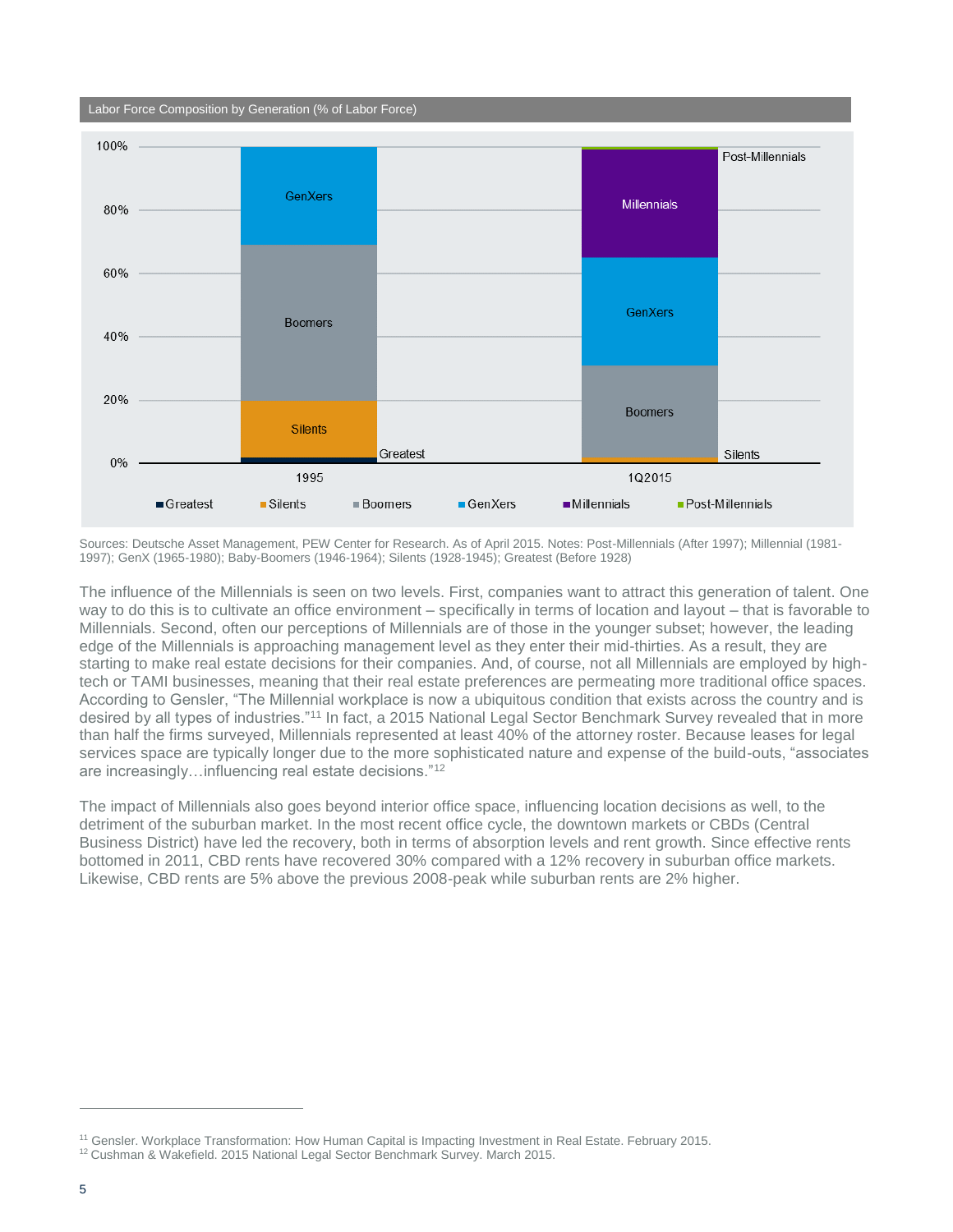CBD versus Suburban Effective Rents (All Classes, \$PSF/FSG)



Sources: Deutsche Asset Management, Moody's Analytics and CBRE-EA. As of June 2016.

Initially, some of the movement from suburban to CBD locations was driven by a flight to quality, or ability to capitalize on lower rents for higher quality space or better locations as the market bottomed. This gradually transformed into a recruitment effort, where businesses realized they were best able to attract and retain talented employees if located in highly accessible, high-amenity locations – attributes that Millennials prefer and are most often found in CBDs. "Now, large companies are moving back into the city in an attempt to attract and retain workers—particularly younger workers who are postponing homeownership and favor renting in walkable neighborhoods with easy access to restaurants, shopping and cultural opportunities."<sup>13</sup>

## Digitization and the Paperless Office

The fast-paced world of technology is also permeating the office space in a literal way, changing the actual technology used for daily work. The growth of cloud computing, wireless technology, and digitization of information previously housed in files and separate storage rooms has driven down the amount of office space needed to accommodate associated uses. This is particularly true for legal services firms, which began to participate in the densification process as a cost-saving measure, but for practicality as well. Large spaces to house files are no longer necessary with the transition to digital filing systems. A study by Ted Moudis Associates found that a "paperless" office would equate to one filing cabinet per 17 workers. More realistically, offices are going "paperlight" which results in one filing cabinet per two workers.<sup>14</sup>

The use of remote computing technology has even eliminated the need for employees to be in the office full-time. "With the advance and maturity of technology and network availability, the growing trends are tenants downsizing their offices, particularly larger public firms, as they increasingly adopt policies for sharing non-dedicated offices and implement technology to support their employees to work from anywhere and anytime using any of their own devices."<sup>15</sup> "Wireless technology, rapid access of data, and streamlined computing have all made connectivity to the workplace very simple," which in turn encourages hoteling and in effect, less space used by full-time workers on a regular basis.<sup>16</sup>

<sup>&</sup>lt;sup>13</sup> Wall Street Journal, "Companies Trade Suburbs for City Life." August 2015.

<sup>&</sup>lt;sup>14</sup> 2016 Workplace Report: TMA by the Numbers. Ted Moudis Associates.

<sup>&</sup>lt;sup>15</sup> GlobeSt.com, "Technology, Major Factor Behind all Space Utilization Changes." August 2015.

<sup>&</sup>lt;sup>16</sup> GlobeSt.com, "What's Happening Inside US Office Space." December 2015.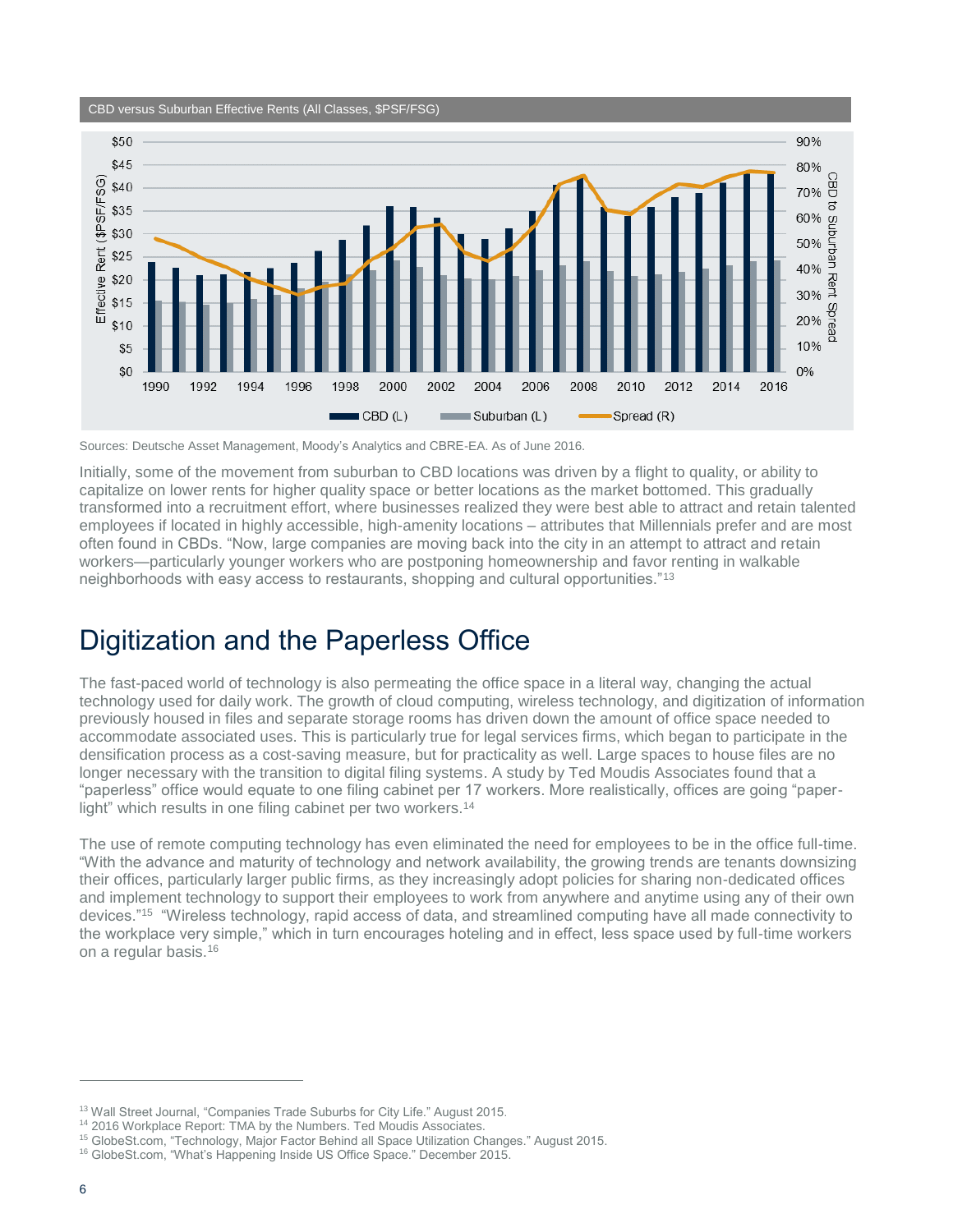# The Limits of Open-Plan Layouts

Certain elements of space efficiency and densification are also starting to get pushback as productivity is questioned, resulting in counter efforts, such as including more areas for focus and concentration. As a result, alternative spaces, including amenity, meeting and focus spaces, are on the rise. The number of "alternative" seats account for almost half of all spaces that employees can utilize, according to Ted Moudis Associates, or triple the average just five years ago.<sup>17</sup> A recent NGKF report found that the cost savings realized in some densification plans can be nearly or entirely reversed by a drop in productivity, particularly when such a layout is not conducive to the type of business that undergoes rapid or significant space densification. "Just a 2% decline in productivity can wipe out a tenant's cost savings."<sup>18</sup> Variables that detract from productivity but come along with more dense office configurations include distractions, spread of illness, and a lack of privacy. There is growing pushback against open plans, backed up by several studies including but not limited to various academics, and firms NGKF and Gensler, providing further ammunition that densification could be peaking. The number one finding in Gensler's 2013 Workplace Survey found that "U.S. workers are struggling to work effectively…when focus is compromised in pursuit of collaboration."<sup>19</sup>

More and more, office space is being viewed as a part of compensation and something critical for talent attraction and retention. "With the ongoing war for talent and need to attract and retain high-quality tenants, office owners are getting increasingly creative with the amenities they are introducing."<sup>20</sup> For office owners this has spawned and effort to upgrade and renovate existing facilities to varying degrees.

An upgrade in stock quality generally underpins more rent growth and absorption in those buildings, but also could create a bifurcation within an office market as a result. Buildings that are not updated are more likely to show rent contractions and longer lease-up times. The composition of an office market's stock will contribute to whether or not the market is more likely to show further growth or retraction. In addition, companies making talent attraction and retention a part of their real estate strategy will also contribute to office market momentum. Companies may add more space to current office leases or relocate to buildings that are able to accommodate their expanded amenity needs, either on-site or in the immediate vicinity.

## The Macro View: Impact on Office Demand

Since the office market entered recovery in 2009, indicators suggest the range of square feet per worker has trended lower as companies expanded into shadow space already under lease. The key question is whether structural forces contributing to densification (TAMI, Millennials, and digitization) will continue to put downward pressure on space usage now that the recessionary hangover has seemingly run its course. The answer, at least tentatively, appears to be "no" as indicated below: office density stabilized in 2014 on a national basis and ticked up slightly in the top seven markets (New York, Washington DC, Chicago, Boston, Los Angeles, Dallas, and Houston).

<sup>&</sup>lt;sup>17</sup> 2016 Workplace Report: TMA by the Numbers. Ted Moudis Associates.

<sup>&</sup>lt;sup>18</sup> NGKF. The Impact of Office Space on Employee Productivity and Implications for Occupancy Costs. February 2016.

<sup>19</sup> Gensler 2013 U.S. Workplace Survey.

<sup>&</sup>lt;sup>20</sup> GlobeSt, "Which Office Amenities Will Make the Cut?" January 2016.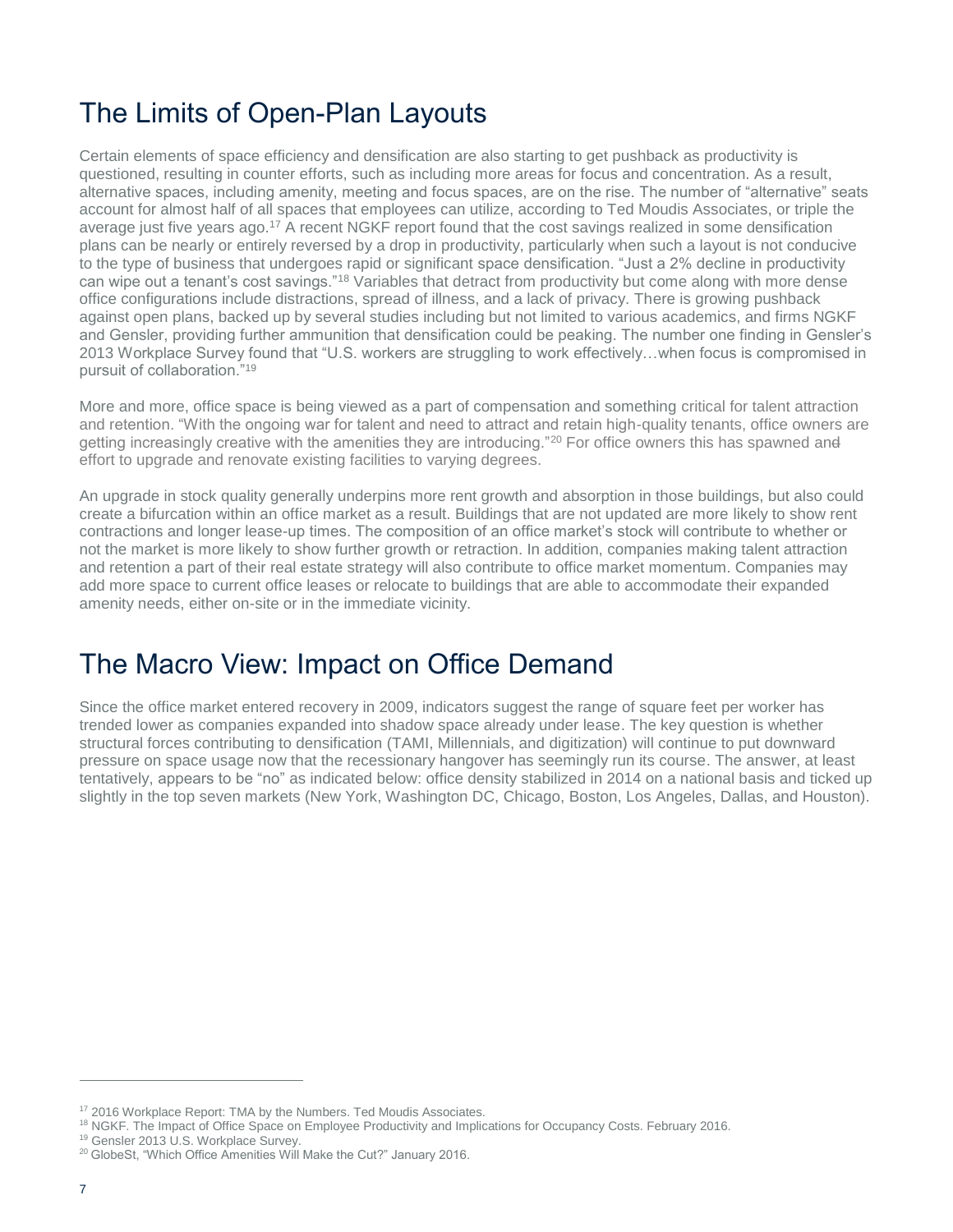Office Space Density/Space per Worker (Index 100=Year 2000)



Sources: Deutsche Asset Management, Moody's Analytics and CBRE-EA. As of June 2016. No assurance forecast will be achieved.

An analysis by NAIOP on office lease size, also suggests that even the companies that spearheaded the space efficiency trend are starting to be less aggressive in terms of densification. "Office-using industries that are adding jobs most rapidly over the long term, such as technology, media and finance, are seeing leases shrink more slowly. In the fastest-growing sector of the economy, technology, the average lease size actually increased by 21% over the past 10 years. This is partly because competition among employers for technology workers is so steep, employers in the industry need to offer spacious, amenity-rich office space to attract and retain employees."<sup>21</sup>

#### Investment Strategy Implications

While densification may be ebbing, the growth of TAMI, Millennials and digitization, as well as the competitive drive to attract top talent and promote productivity, are cross-currents that continue to hold important implications for investment strategy.

# Market Selection

An absence of shadow space, controlled speculative development, stabilizing densification, and the modernization of office space position the U.S. office market for continued momentum. Generally, the office markets that will benefit the most are those with the most exposure to these trends. For example, office markets where the concentration of high-tech and TAMI workers are highest, and where Millennials account for a large share of the workforce have also been some the markets to recover the most in terms of rent growth (see Appendix, Exhibits A & B). At the same time, metros with higher shares of TAMI employment, a growing Millennial population, and a higher percentage of stock that can accommodate this demand (see Appendix, Exhibit C), will have the most exposure to changes in tenant preferences and their impact on the office market. Generally, downtown, urban core and urban fringe areas of these metros will capture the lion's share of demand, being more accessible and with more office stock able to accommodate office space preferences.

<sup>&</sup>lt;sup>21</sup> NAIOP. Trends in Square Feet per Office Employee. March 2015.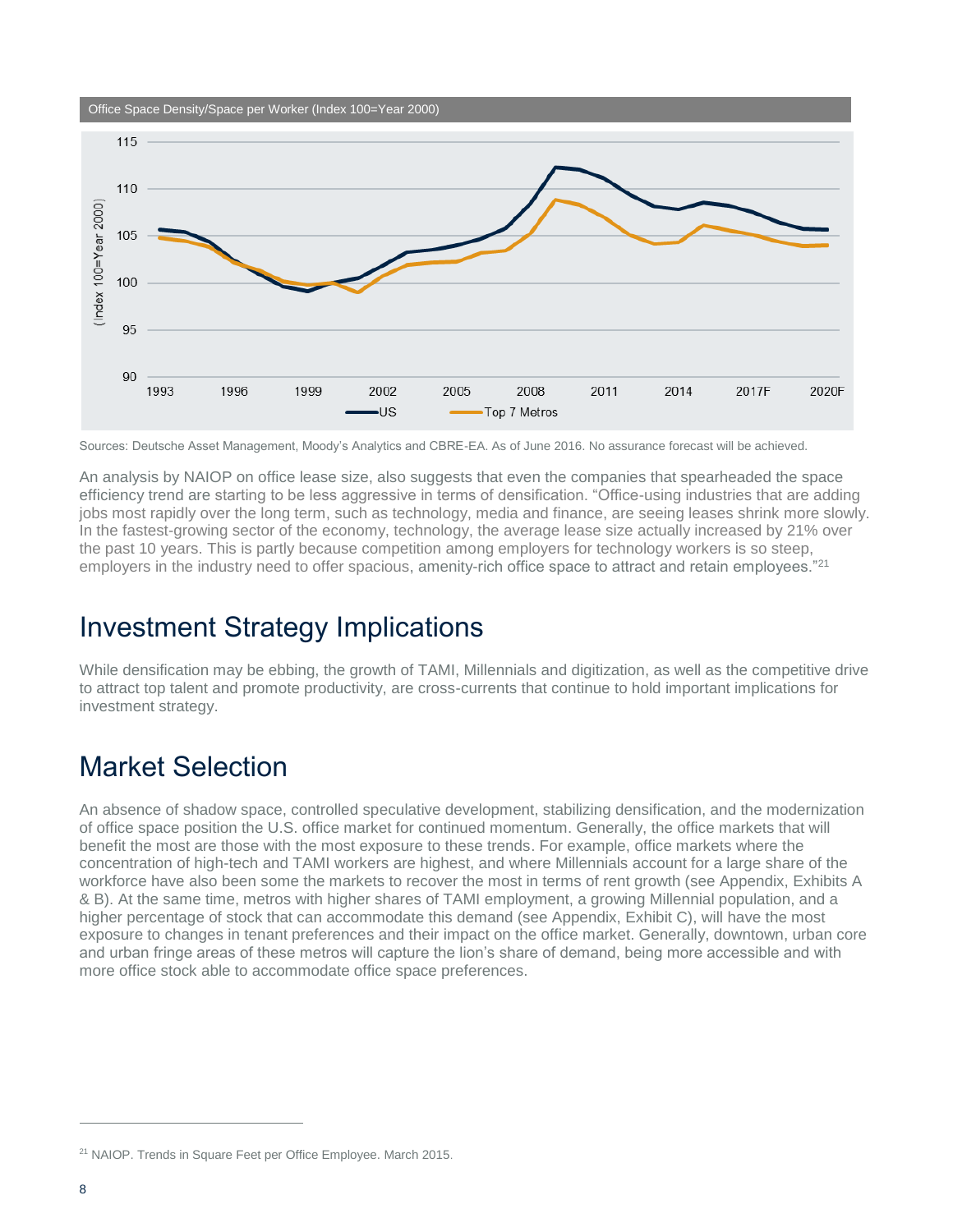Among metros tracked by Deutsche AM, San Francisco, San Jose, Seattle, Austin and Dallas scored highest in all these categories (see Appendix, Exhibit D). A study by JLL examining office construction across major U.S. metros found that current and future supply in a majority of metros, including San Francisco, will meet demand. The study also revealed that current and future supply would only meet some of the office demand anticipated in Austin, San Jose and Seattle. Dallas, however, is at risk for oversupply.<sup>22</sup> In metros that satisfy these metrics and are also in a mature phase of the office market cycle, the speculative supply pipeline should be limited relative to existing Class A stock and historical construction trends. Build-to-suit projects should be considered if demand is being pulled out of an existing building. Supply underway should also be controlled in emerging metros as well, but depending on quality of existing stock, newer product being brought to market to attract today's demand preferences should also be viewed as advantageous.

# Product Type

In order to attract Millennial and TAMI talent, non-TAMI (e.g., financial and legal) sectors will have to deepen their investment in competitive office space. Initially, the urban stock capturing the largest proportion of this new-age demand was dominated by low- to mid-rise, brick and beam, buildings. However, demand has broadened to more traditional high-rise, glass and steel as well. "Vertical campuses" include all of the typical features of an office campus captured in a single building, "the energy, easy access to high-quality amenities such as wellness and fitness facilities, outdoor work spaces and outstanding food."<sup>23</sup> Demand for these types of vertical campuses, and modernized buildings that allow the build-out and flexibility of an open-office plan or more boutique, brick and beam stock will outpace demand for commodity space characteristic of builds in the 1980s and most common in suburban office park settings.

# Asset Selection

Asset-level opportunities we identify at this stage in the office market expansion are value-add or low-to-medium risk reposition plays of underperforming assets in mature, gateway metros located within the urban core or fringe with surrounding transit and amenities. These opportunities could include an urban-fringe industrial loft or multistory warehouse reposition to creative office; or a mid-rise, Class B property that has not been renovated in the last 10 years. Assets that are located in close proximity to transit or in a vibrant, high-amenity area are clear targets. Commodity, glass and steel assets catering towards more traditional office-using sectors that cannot be upgraded to house additional on-site amenities or accommodate an open-space plan are at risk. In emerging metros, such as Denver, Oakland, Portland, or Minneapolis, the opportunities we identify include prime-located, well-amenitized, modern assets with near to medium-term lease roll in order to capitalize on current demand trends. In an earlier stage of the cycle, opportunities could extend to include ground-up development or repositions of prime-located but underperforming assets or offer a lease-up play. Generally, disadvantaged assets in emerging metros are those outside the urban core and fringe, in areas with fewer access points and transit connections.

# **Conclusion**

Today's office market landscape is irreversibly changed from what we knew 10 years ago, and will continue to change. The office market is currently positioned to benefit from the reduction in shadow space, stabilization in density and other positive impacts from further employment growth in TAMI and office-using sectors. The key to investing at this juncture is looking for adaptable assets in locations that have the qualities and infrastructure that will continue to support growth. By strategizing in line with these dynamics, investors will ultimately benefit from a more stable and flexible portfolio.

<sup>&</sup>lt;sup>22</sup> JLL. US Office Development-Spring 2016. March 2016.

<sup>23</sup> GlobeSt.com, "Office Users Want Vertical Campuses." March 2016.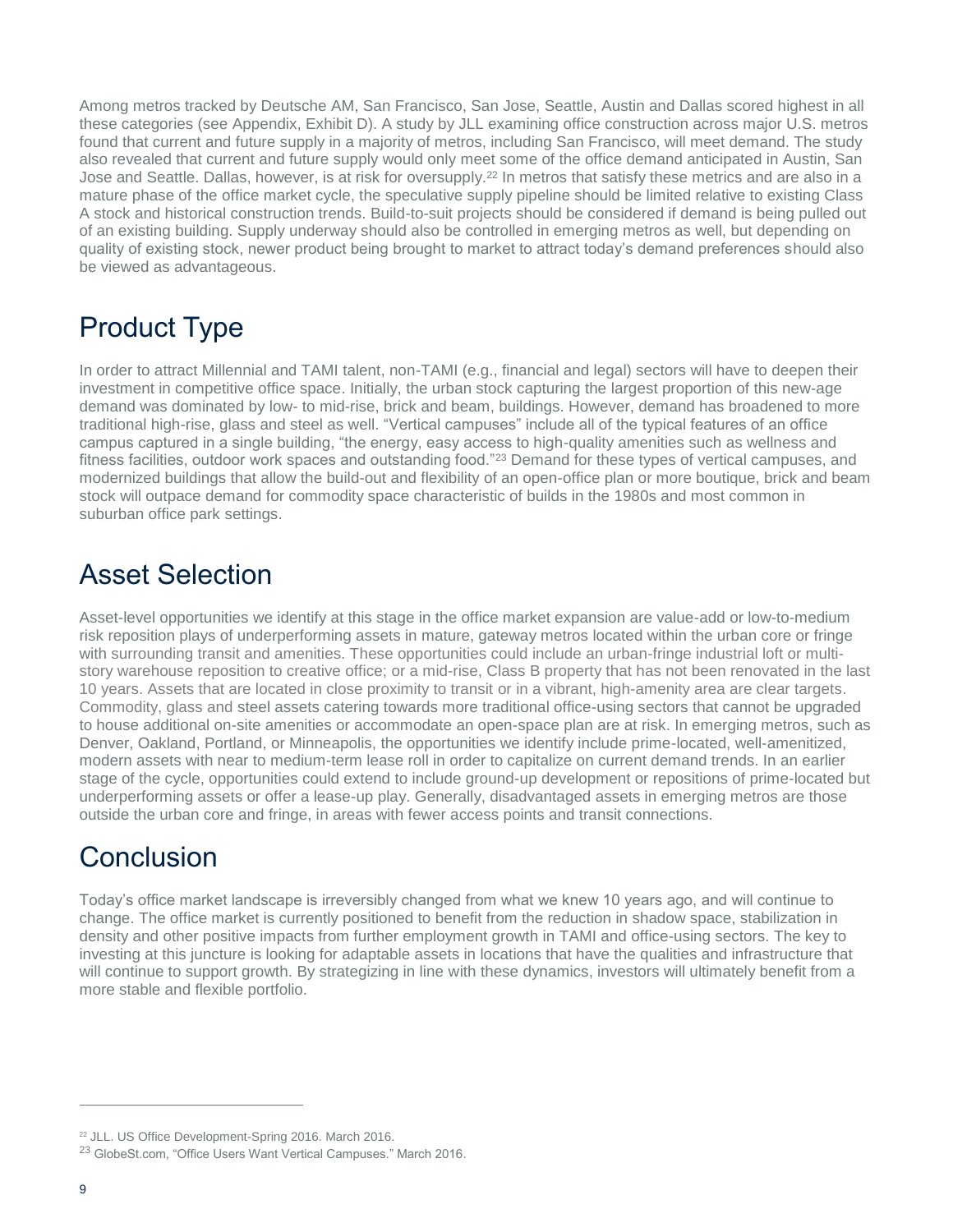# Appendix

The driving forces behind tenant preference (high-growth employment sectors and rapid entry of Millennials into the workforce) and ability to adopt these preferences (supply-side analysis) can be measured and taken into account. We have identified three measurable ways to assign viability to an office investment in this context:

- 1. Measure the metro's labor pool, isolating sectors or industries that prioritize space efficiency. What is the proportion of high-tech or creative employment and how fast are these sectors growing? Is there a welldeveloped professional and business services sector to support the growth in these sectors?
- 2. Examine demographics. Today's Millennials are the green shoots of company leadership tomorrow; do they account for a significant portion of the area's population?
- 3. Supply-side analysis. Identify the age range of existing, competitive buildings. Determine whether the construction pipeline is healthy, yet restrained, as measured by comparing to the previous growth cycle.

The first two measures are demand-oriented, and allow us to understand what type of office market we are analyzing; if it is one where current tenant preferences, including better space efficiency, will be more prevalent. The change in space utilization and increase in density over time is correlated with changes in the industries driving office space demand as well as the preferences of office workers. The third measure serves to connect tenant preferences and space efficiency with supply, and help identify whether existing supply in a market can attract and accommodate growing office-using sectors. It is easy to identify this for a specific asset under consideration for investment, but acquiring a single building that *can* meet demand in a market with supply that *cannot* support further growth can be risky. Moreover, measuring the ability of an office market to accommodate growth is a useful tool to proactively identify opportunities in regional, emerging office markets. Now that we have three measuring tools to guide the office investment process, we need to dive deeper into our understanding as to why they are the optimal measures to use.

By assessing the labor market conditions, specifically looking at the location quotients and employment growth trends of the sectors that most directly drive demand for more space efficient office planning, we can better identify what metros have the most exposure to office space densification trends. This allows us to evaluate the viability of an office investment within that context as it pertains to supporting the demand that exists within the metro and supporting a more space efficient layout.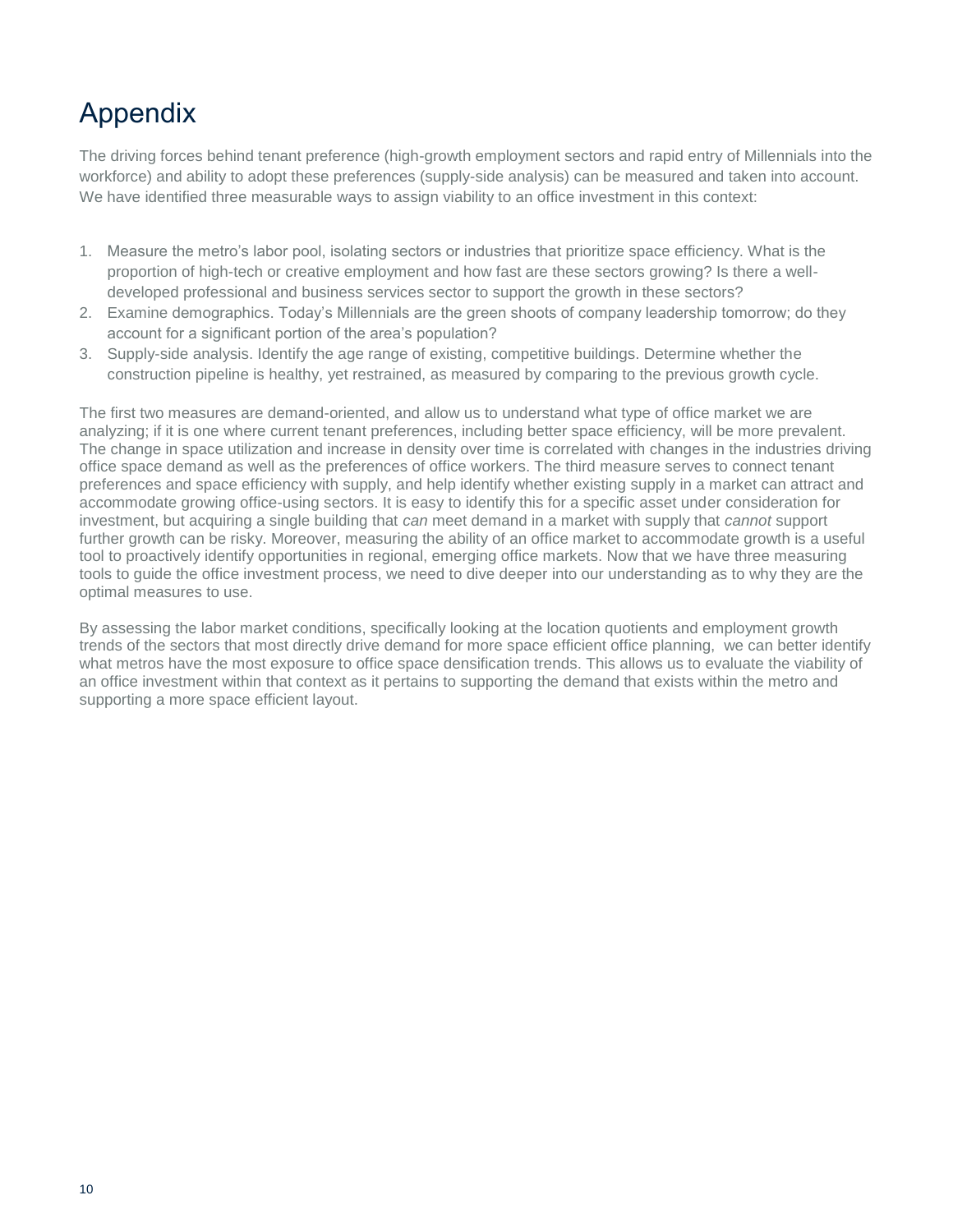# Exhibit A

Office markets where the concentration of high-tech and TAMI workers are highest have also been some of the markets to recover the most in terms of rent growth. Among the top 10 metros with the most robust office rent recovery in the US per CBRE<sup>24</sup>, all but two have location quotients in both high-tech and creative employment higher than the US. All metros have at least one sector with a higher than US average employment concentration, while half of the metros have 1.5 times the average concentration in both sectors.



Sources: Deutsche Asset Management, Moody's Analytics, BLS (U.S. Bureau of Labor Statistics) and CBRE-EA. As of June 2016.

<sup>&</sup>lt;sup>24</sup> CBRE-EA. Top 63 US metros. Effective rent growth 2011-2015.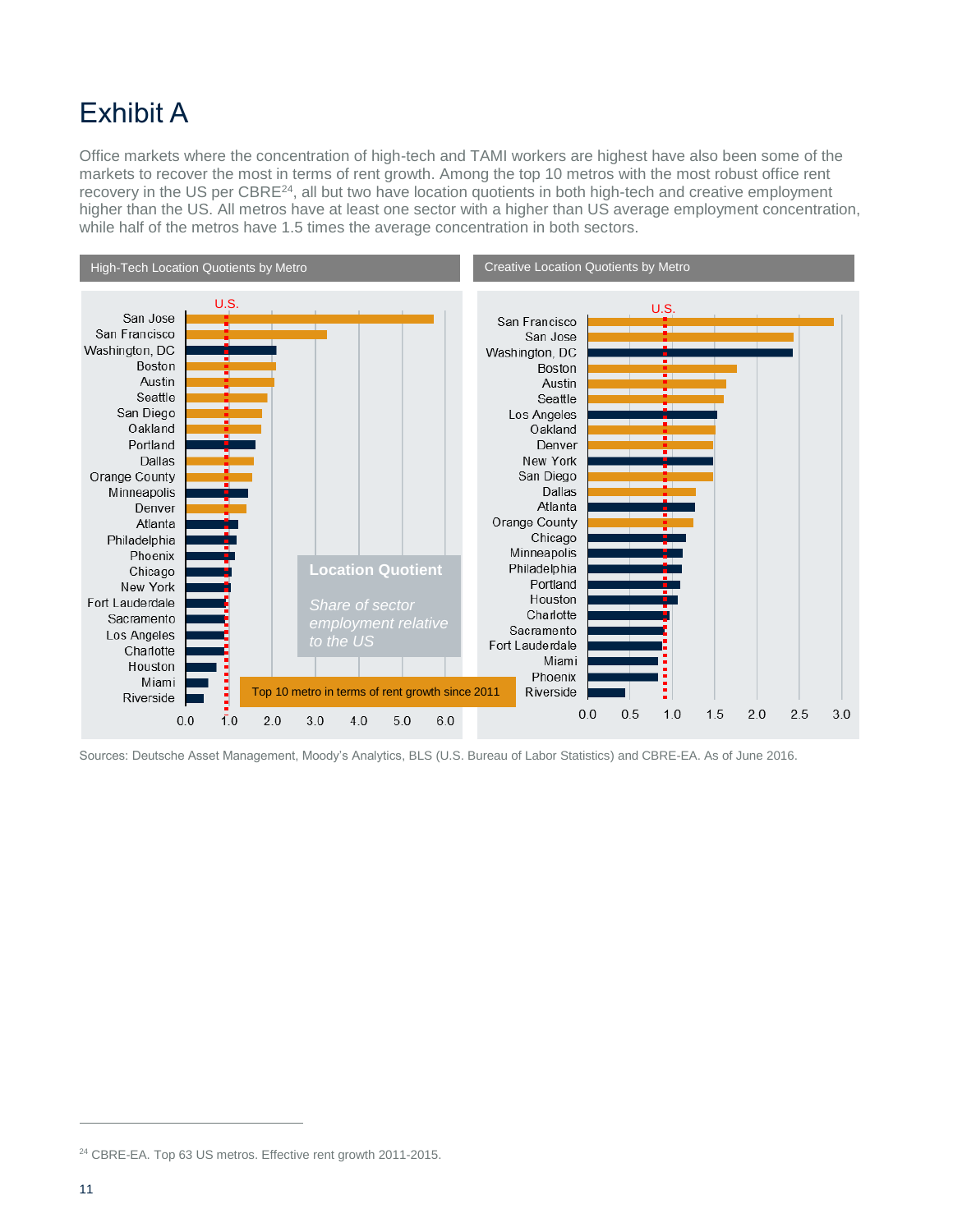# Exhibit B

Looking at the metros with the highest concentrations of Millennials of working age (25 to 34), again, there is a clear relationship with those metros that have the highest concentrations of high-tech and creative employment, as well as with those exhibiting the strongest office rent recovery in the last three years among all major US metros, as tracked by CBRE.<sup>25</sup>

Measuring population dynamics, in this case, focusing on the Millennials, allows us to pinpoint those metros that appear to attract a large portion of this population cohort. Likewise, it reveals what metros' office markets are most susceptible to the location and office layout preferences of Millennials. Again, in line with labor market assessment, we are more informed in evaluating the viability of an office investment. This segues to examining how the office supply of a metro supports or counters the demand-side fundamentals discovered through labor market and demographic analysis.



Sources: Deutsche Asset Management, Moody's Analytics and CBRE-EA. As of June 2016.

<sup>&</sup>lt;sup>25</sup> CBRE-EA. Top 63 US metros. Effective rent growth 2012-2015.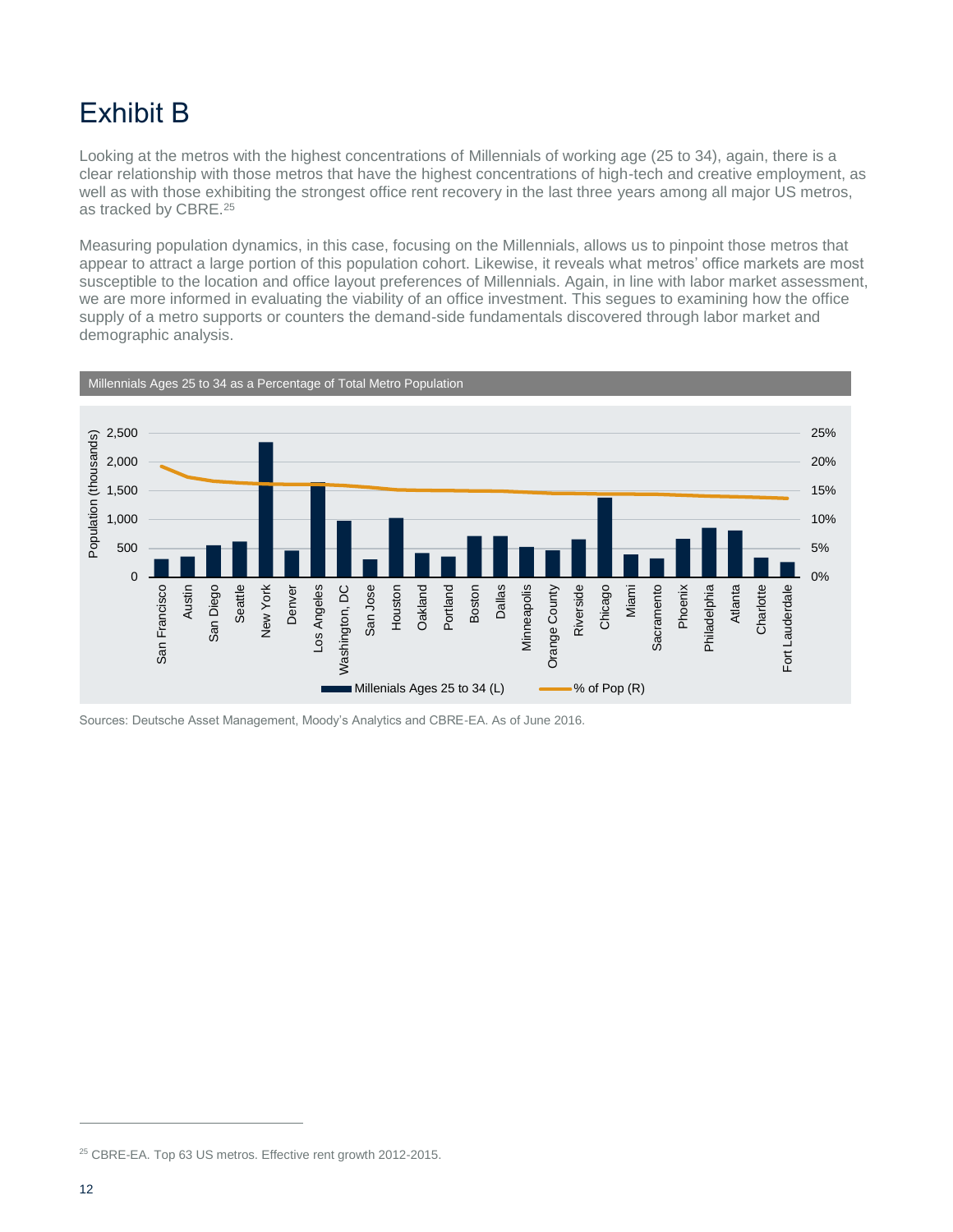# Exhibit C

One way we can assess whether or not the supply of an office market can meet these needs is by analyzing the age of office stock. Looking at office stock age in the top office metros tracked by Deutsche AM during the last four expansion cycles and during our forecast period, on average, two-thirds of office stock was built between 1982 and 2001. Stock built between 2002 and 2009 is more likely to be upgraded or adapted for open-office, high-density plans, but product built within the last five years is typically readily able to meet these needs. Those metros that have the highest shares of office stock built since 2010 or currently under construction are best positioned to support the growth of today's office tenants. Many of these metros intersect with those that have the highest shares of high-tech and creative tenants and the highest office rent growth potential, including San Jose, San Francisco, Seattle, Dallas and Austin. So, while there may be some perceived supply risk in these markets, the new supply is also most desirable to the existing demand base.



Sources: Deutsche Asset Management, Moody's Analytics and CBRE-EA. As of June 2016. No assurance forecasts will be achieved.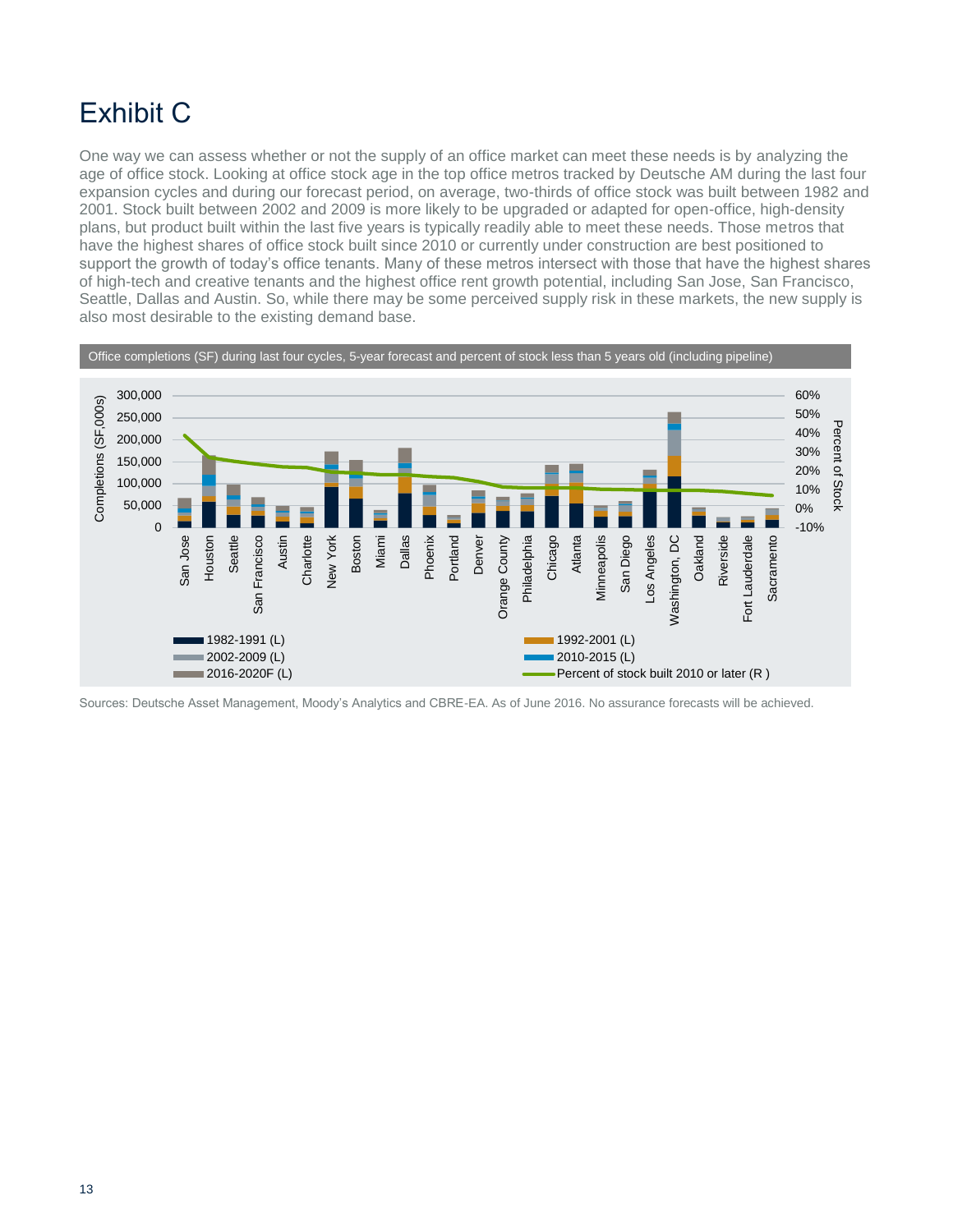# Exhibit D

|                      | <b>Location Quotient</b> |                 | <b>Millennial</b>        | Age of         | 5-Year Employment Forecast |                 |              |
|----------------------|--------------------------|-----------------|--------------------------|----------------|----------------------------|-----------------|--------------|
|                      | <b>High-tech</b>         | <b>Creative</b> | Population               | <b>Stock</b>   | <b>High-tech</b>           | <b>Creative</b> | <b>Score</b> |
| San Francisco        | 24                       | 25              | 25                       | 22             | 21                         | 15              | 34.5         |
| Austin               | 21                       | 21              | 24                       | 21             | 22                         | 23              | 32.9         |
| San Jose             | 25                       | 24              | 17                       | 25             | 3                          | 12              | 29.5         |
| Seattle              | 20                       | 20              | 22                       | 23             | $\overline{7}$             | $\overline{7}$  | 27.3         |
| Dallas               | 16                       | 14              | 12                       | 16             | 25                         | 25              | 24.8         |
| Washington DC        | 23                       | 23              | 18                       | 5              | 11                         | $\mathbf{3}$    | 24.6         |
| Boston               | 22                       | 22              | 13                       | 18             | $\mathbf 5$                | $\overline{2}$  | 24.0         |
| San Diego            | 19                       | 15              | 23                       | $\overline{7}$ | $\overline{4}$             | 13              | 22.8         |
| New York             | 8                        | 16              | 21                       | 19             | 24                         | $\overline{4}$  | 22.7         |
| Denver               | 13                       | 17              | 20                       | 13             | 13                         | 10              | 22.6         |
| Oakland              | 18                       | 18              | 15                       | $\overline{4}$ | 6                          | 18              | 21.5         |
| Los Angeles          | 5                        | 19              | 19                       | 6              | 19                         | 6               | 19.1         |
| Houston              | 3                        | $\overline{7}$  | 16                       | 24             | 20                         | 9               | 17.5         |
| Portland             | 17                       | 8               | 14                       | 14             | $\overline{2}$             | 8               | 17.3         |
| Minneapolis          | 14                       | 10              | 11                       | 8              | 8                          | 16              | 16.9         |
| Chicago              | $\boldsymbol{9}$         | 11              | $\bf 8$                  | 10             | 16                         | 20              | 16.8         |
| Philadelphia         | 11                       | 9               | $\overline{\mathcal{A}}$ | 11             | 15                         | 22              | 16.0         |
| <b>Orange County</b> | 15                       | 12              | 10                       | 12             | $\mathbf{1}$               | $\mathbf{1}$    | 15.2         |
| Charlotte            | $\mathfrak{Z}$           | $\,6$           | $\overline{2}$           | 20             | 23                         | 24              | 14.8         |
| Phoenix              | 10                       | $\overline{2}$  | 5                        | 15             | 18                         | 21              | 14.6         |
| Atlanta              | 12                       | 13              | 3                        | 9              | 10                         | $\overline{5}$  | 13.7         |
| Miami                | $\sqrt{2}$               | 3               | $\overline{7}$           | 17             | 17                         | 17              | 12.4         |
| Sacramento           | $\,6\,$                  | 5               | 6                        | $\mathbf{1}$   | 14                         | 14              | 10.1         |
| Ft Lauderdale        | $\overline{7}$           | 4               | $\mathbf{1}$             | 2              | 12                         | 19              | 9.2          |
| Riverside            | $\mathbf{1}$             | $\mathbf{1}$    | 9                        | 3              | 9                          | 11              | 7.0          |

Source: Deutsche Asset Management based on data from Moody's Analytics, Bureau of Labor Statistics, and CBRE-EA. As of June 2016. Deutsche AM ranked and scored 25 U.S. metros viewed as preferred metros for office investment. Criteria for the final ranking included the location quotient for high-tech and creative employment (share of total employment in the metro versus the U.S.), the concentration of Millennial population, the percent of office stock built in the last five years, and the five-year forecasts for high-tech and creative employment growth. The final score weights each of these criteria, and the higher the score, the stronger the metro is positioned in regards to investment, considering today's office market drivers and changing space utilization.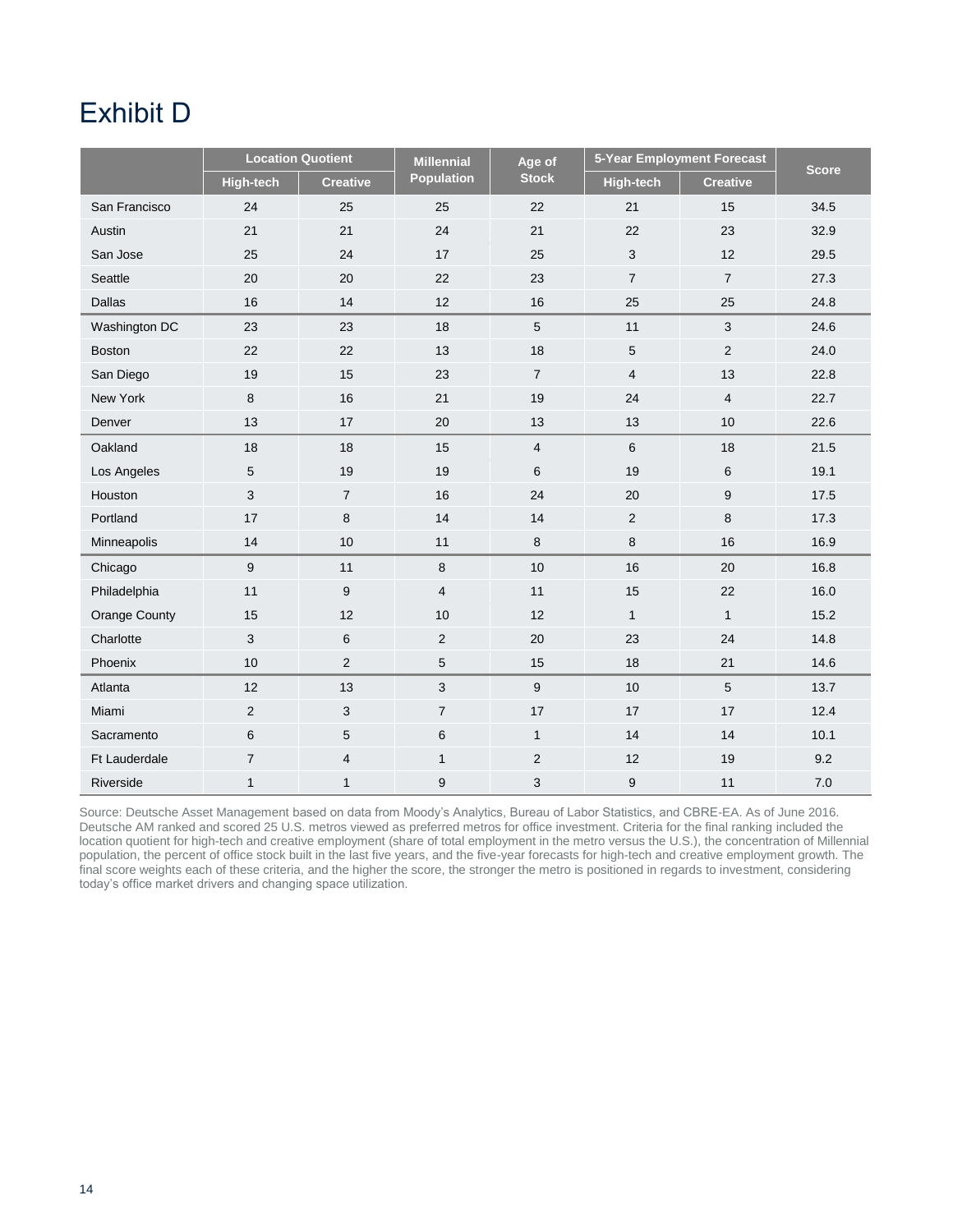## Important Information

Deutsche Asset Management represents the asset management activities conducted by Deutsche Bank AG or any of its subsidiaries. Clients will be provided Deutsche Asset Management products or services by one or more legal entities that will be identified to clients pursuant to the contracts, agreements, offering materials or other documentation relevant to such products or services. In the U.S., Deutsche Asset Management relates to the asset management activities of RREEF America L.L.C.; in Germany: RREEF Investment GmbH, Deutsche Asset & Wealth Management GmbH, RREEF Management GmbH, and RREEF Spezial Invest GmbH; in Australia: Deutsche Australia Limited (ABN 37 006 385 593) an Australian financial services license holder; in Japan: Deutsche Securities Inc. (For DSI, financial advisory (not investment advisory) and distribution services only); in Hong Kong: Deutsche Bank Aktiengesellschaft, Hong Kong Branch (for direct real estate business), and Deutsche Asset Management (Hong Kong) Limited (for real estate securities business); in Singapore: Deutsche Asset Management (Asia) Limited (Company Reg. No. 198701485N); in the United Kingdom: Deutsche Alternative Asset Management (UK) Limited, Deutsche Alternative Asset Management (Global) Limited and Deutsche Asset Management (UK) Limited; and in Denmark, Finland, Norway and Sweden: Deutsche Alternative Asset Management (UK) Limited and Deutsche Alternative Asset Management (Global) Limited; in addition to other regional entities in the Deutsche Bank Group.

Key Deutsche Asset Management research personnel are voting members of various investment committees. Members of the investment committees vote with respect to underlying investments and/or transactions and certain other matters subjected to a vote of such investment committee. Additionally, research personnel receive, and may in the future receive incentive compensation based on the performance of a certain investment accounts and investment vehicles managed by Deutsche Asset Management and its affiliates

This material was prepared without regard to the specific objectives, financial situation or needs of any particular person who may receive it. It is intended for informational purposes only. It does not constitute investment advice, a recommendation, an offer, solicitation, the basis for any contract to purchase or sell any security or other instrument, or for Deutsche Bank AG or its affiliates to enter into or arrange any type of transaction as a consequence of any information contained herein. Neither Deutsche Bank AG nor any of its affiliates gives any warranty as to the accuracy, reliability or completeness of information which is contained in this document. Except insofar as liability under any statute cannot be excluded, no member of the Deutsche Bank Group, the Issuer or any officer, employee or associate of them accepts any liability (whether arising in contract, in tort or negligence or otherwise) for any error or omission in this document or for any resulting loss or damage whether direct, indirect, consequential or otherwise suffered by the recipient of this document or any other person."

The views expressed in this document constitute Deutsche Bank AG or its affiliates' judgment at the time of issue and are subject to change. This document is only for professional investors. This document was prepared without regard to the specific objectives, financial situation or needs of any particular person who may receive it. No further distribution is allowed without prior written consent of the Issuer.

An investment in real estate involves a high degree of risk, including possible loss of principal amount invested, and is suitable only for sophisticated investors who can bear such losses. The value of shares/ units and their derived income may fall or rise. Any forecasts provided herein are based upon Deutsche Asset Management's opinion of the market at this date and are subject to change dependent on the market. Past performance or any prediction, projection or forecast on the economy or markets is not indicative of future performance.

The forecasts provided are based upon our opinion of the market as at this date and are subject to change, dependent on future changes in the market. Any prediction, projection or forecast on the economy, stock market, bond market or the economic trends of the markets is not necessarily indicative of the future or likely performance.

**This document is confidential and is being presented for informational and discussion purposes only. Any reproduction and/or redistribution thereof, in whole or in part, and any disclosure of its content without our consent is strictly forbidden.**

© 2016 Deutsche Bank AG. All rights reserved. (08/16) I-047689-1